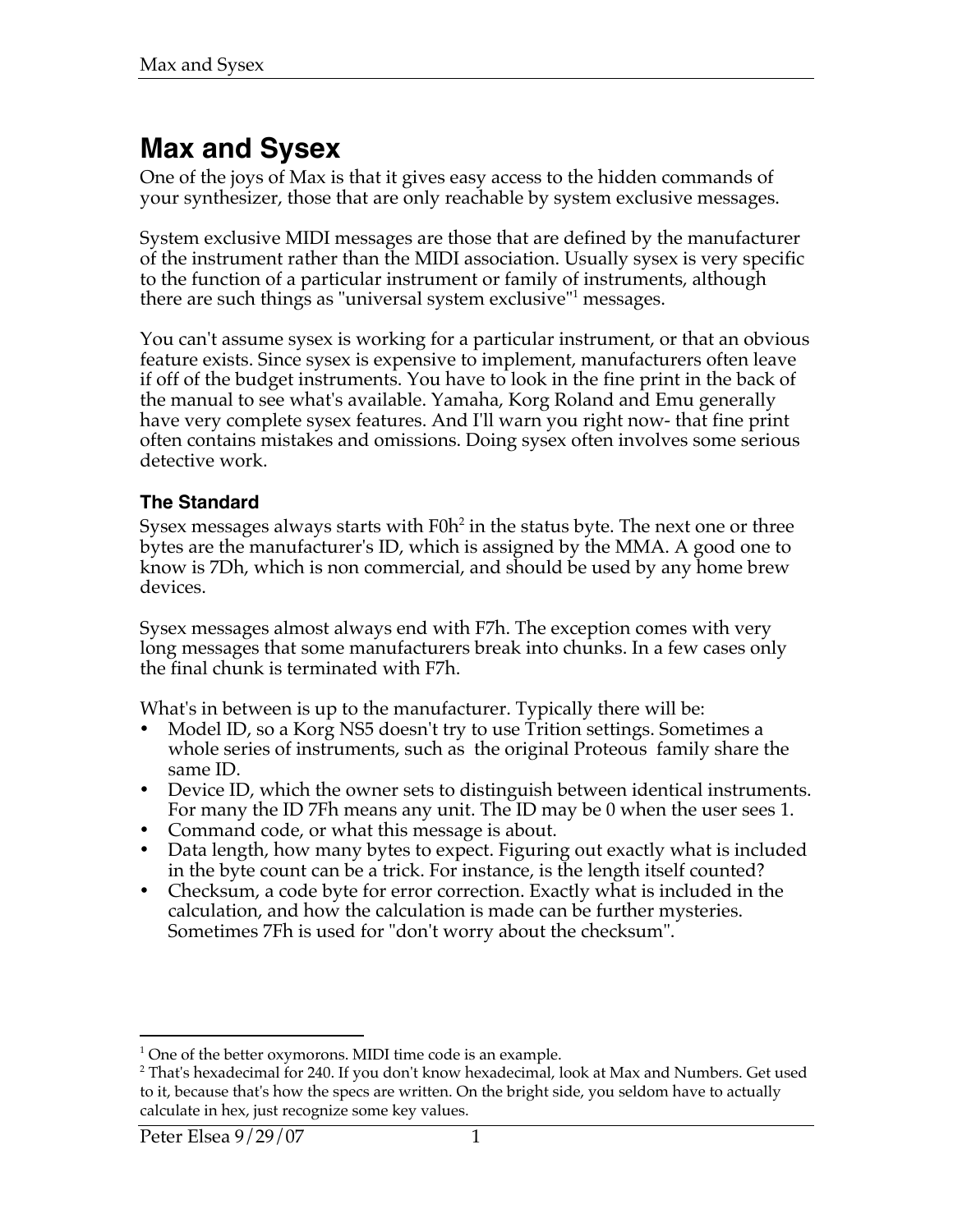## **Sysex in Max**

The midiin or sysexin objects will supply sysex as a series of bytes. Generally, I use [Lchunk 247 255] to gather the message into a single list. After that, I drop it into a capture (with a previous clear) if I expect long messages or a message box for short ones. Capture will show data in hex if you add x as an argument. For messages in hex, I use Lhex.



This works for messages up to 255 bytes. If you expect bigger ones, or multi part data dumps, you need to use Ldumpster.

## **Sending**

To send sysex, I prefer to use Lsx instead of sxformat. It has some important features that make life easier:

- You can specify arguments in hexadecimal (as F0h) and they stay that way. With the 0xF0 system, the numbers will revert to decimal when the patch is saved. I seem to make most of my errors while translating decimal to hex and back. (Or more precisely, not translating)
- It handles nibbleization for me. The data bytes must be 0-127, but many parameters need more precision. Then the data is sent as two or more bytes, with 7 or 4 bits of the value in each.
- It handles negative numbers, converting to 2's compliment.
- There's no limit to the number of changeable parameters you can have. Changeable parameter are specified by symbols as args, such as pp. These are replaced with a value input with the symbol. If the symbol appears twice, the value is nibbleized into place.

Here's how I send a parameter value request to a Procussion:

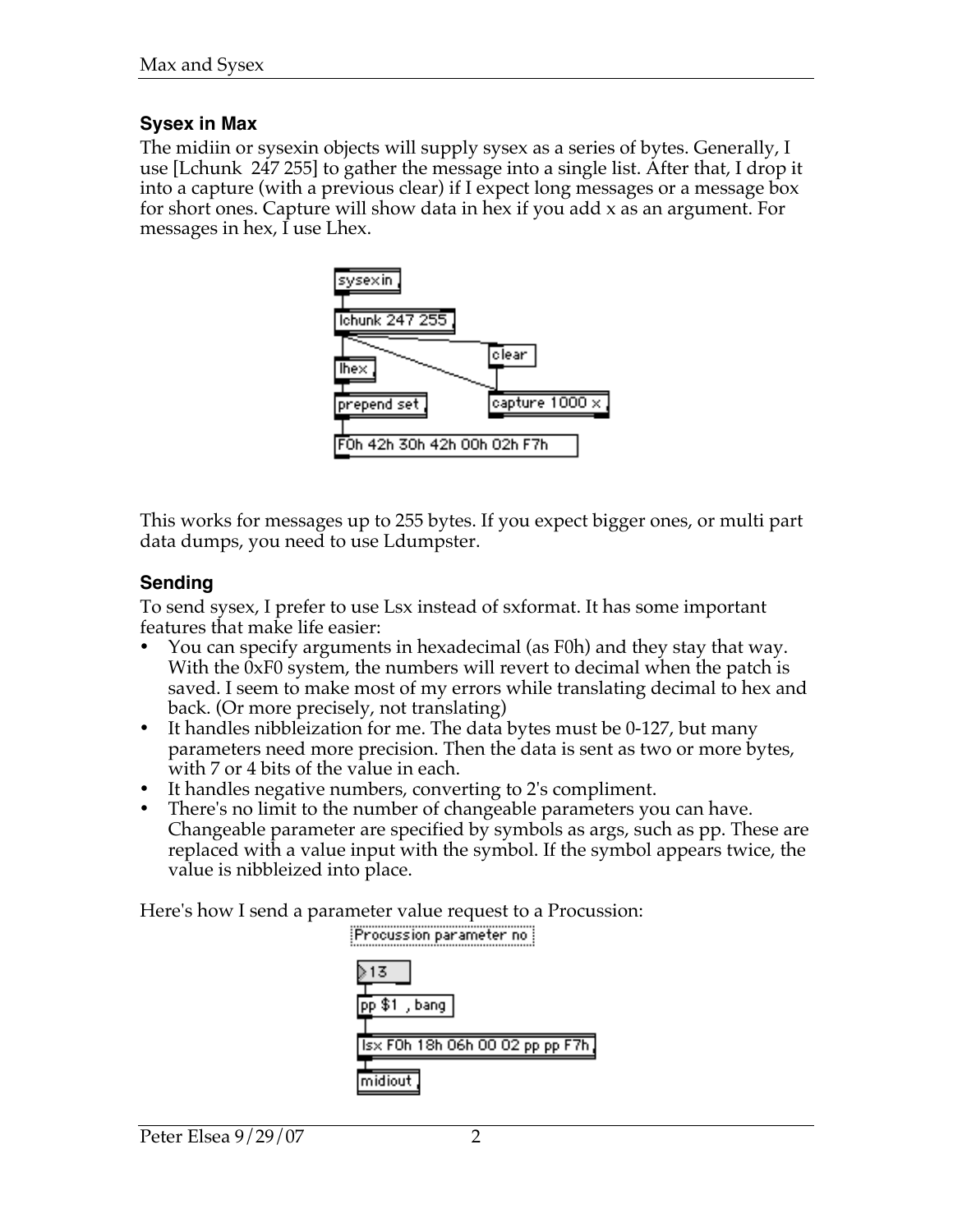There are two common ways that instruments refer to data, one is by direct memory addressing, the other is via parameter numbers. The Procussion uses parameter numbers, which you get by reading the documentation. Then the message F0 18 06 id 02 pl pm F7 will cause Procussion to return the current value for the parameter. The bytes in that message mean:

F0 System exclusive 18 Emu corporation 06 Procussion id Device Id 02 Parameter Request pl the parameter number least significant<sup>3</sup> 7 bits pm the parameter number most significant 7 bits F7 End of Exclusive

I can use pp twice in lsx to get the nibbized numbers. There are various ways to nibbleize, with the most significant bits first or last, and with 4 or 7 bits per byte. Lsx has commands to set these modes.

#### **Decoding**

To decode the value, I use a patch like this:



The format for the return message is F0 18 06 id 03 pl pm vl vm F7, where pl and pm give the parameter number as before, and the vl and vm are the current value. The Li $k$ e object will pass lists that start with the arguments $^4$ . Like also recognizes hex in the 00h format, and will consider any other symbol a wild card,

l 3 Last is least in this case.

 $^4$  Due to sloppy typing, I've shown the ways hex numbers can be entered into Like. A big H or little h after a number will do it. With numbers lower than 10 it doesn't matter. Lhex converts lists of numbers into this form, and llong converts them back.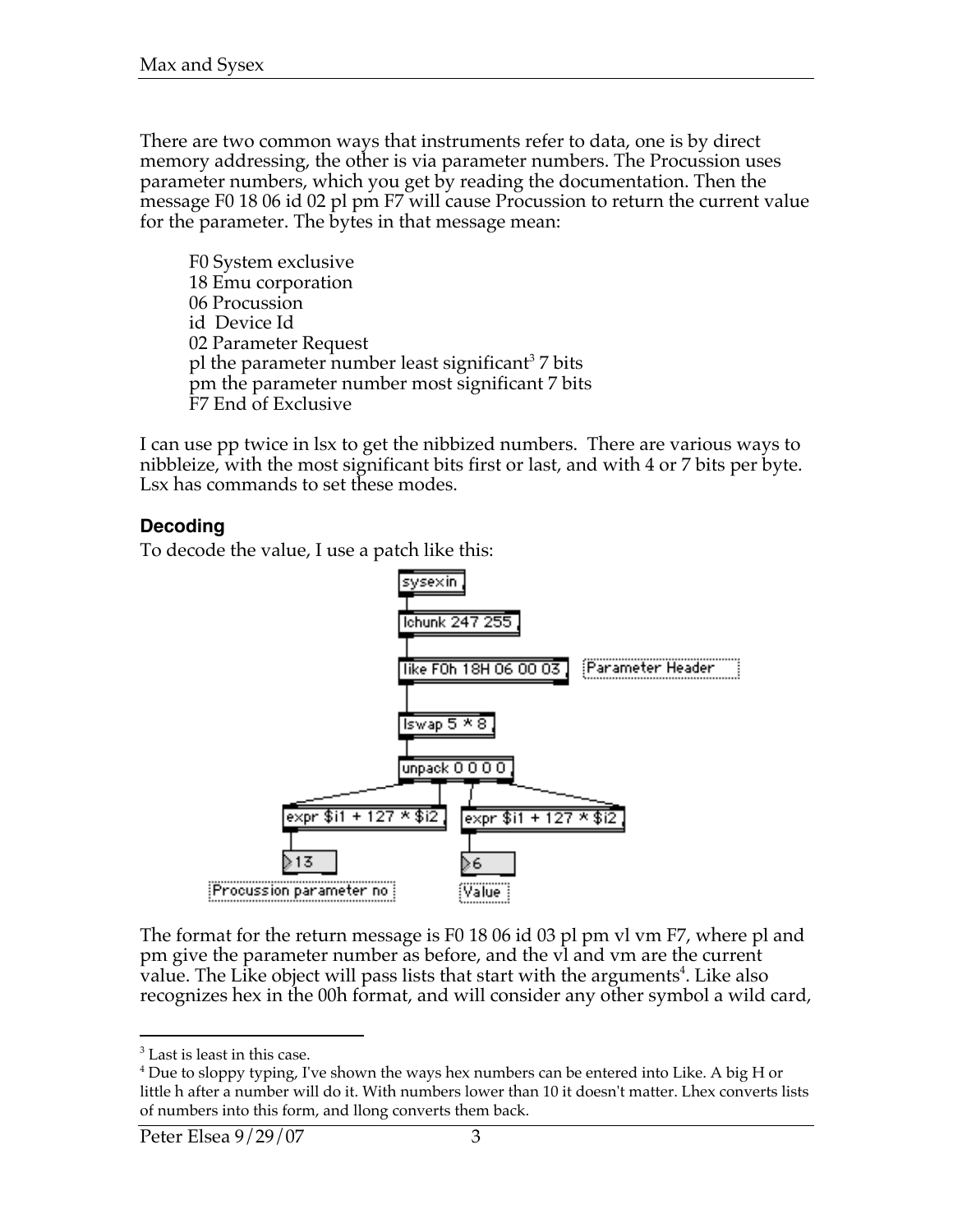so you can type id in where the device id is expected. The advantage of using Like here is I can sort incoming messages by their headers. Like sends unsuccessful list out the right outlet, so you can cascade them to reduce the number of objects that look at a message.

Lswap will extract the interesting bytes, which can be unpacked and converted back to a normal value.

## **Tricky Instruments**

There are other factors that turn up in various sysex implementations. For instance, the Korg NS5 has modes which must be set before you can get at certain values. If you are editing effects, a particular request will set effects values, and if you are editing programs, the same command would set some program value. The message F0 42 30 42 00 02 F7 will put the instrument into program edit mode, and you can set program parameters. That message parses like this;

F0 system exclusive 42 Korg 30 the device  $ID + 30h$  (don't know why) 42 NS5 type 00 mode change request 02 Program edit mode F7 EOX

Once the mode is set to program edit, the message F0 42 30 42 21 F7 will get all of the parameters of the current program. The Korg doesn't have a single parameter request, so you have to sift through the whole works to find the number you are interested in. The easiest way to do this turns out to be changing parameters and then getting a dump to see what has changed.



The parameters are listed in a big chart, showing the parameter msb (which is 0 for common, 1 for oscillator 1 and 2 for oscillator 2) and the parameter lsb. There's also an offset number, which I would expect to show the number of bytes into the dump to find that value, but it's wrong. What's really happening is truly bizarre- the sign bits for various parameters that run from -128 to 127 are gathered together into bytes that are scattered through the dump.